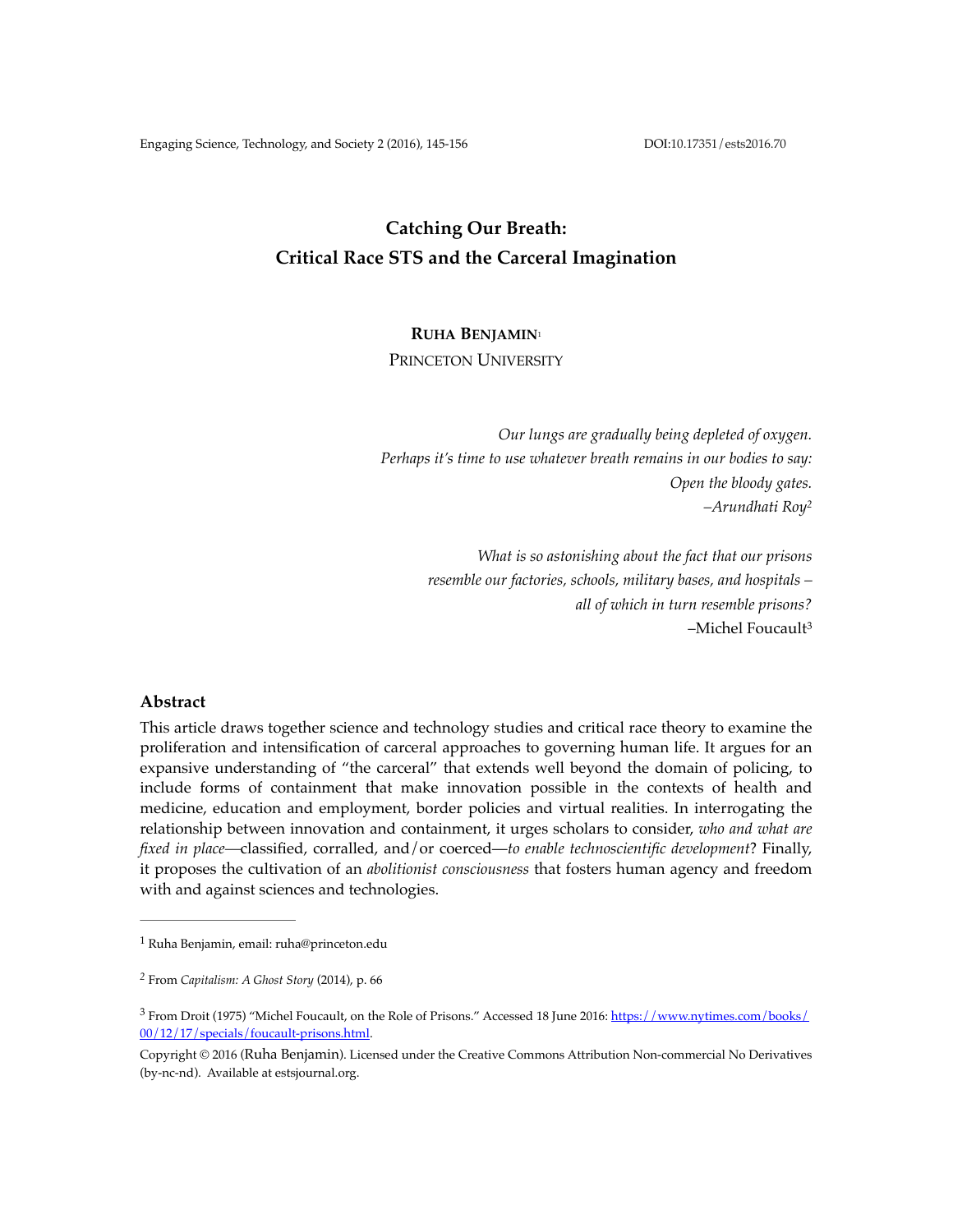#### **Keywords**

innovation, inequality, race-ethnicity, policing, surveillance, governance, justice

### **Introduction**

Los Angeles, 1963. The American Sociological Association meetings are taking place on the very day of the March on Washington. Everett Hughes is delivering the American Sociological Association presidential address, and in a kind of public confessional, he poses the question, "Why didn't sociologists foresee the explosion of collective action of Negro Americans toward immediate and full integration in American society?" (c.f. Steinberg 2007, 6). In the introduction to his book, *Race Relations: A Critique* (2007), Stephen Steinberg explains, "not only did sociology fail to anticipate the civil Rights Revolution [sic], not only did it give scant attention to the historic events that were occurring in Washington as sociologists convened for their annual meeting, but even in the aftermath of the civil rights upheaval, sociology stayed the course" (19). Steinberg asks, "What role did the field play while Rome burned, when the grievances of blacks erupted in to a movement demanding elementary rights of citizenship, and the entire nation was thrown in to crisis?" (5) It is difficult to escape the conclusion, Steinberg declares, "that, in so far as mainstream sociology is concerned, the Civil Rights Revolution failed to produce a corresponding revolution in the realm of ideas" (15).

Chicago, 2015. The Science, Knowledge, and Technology section of the American Sociological Association is meeting to reflect on the trajectory of the field in relation to other intellectual and political developments. Pace Steinberg, it is imperative that those gathered situate their collective reflection in the context of social uprisings that have been shaking US cities and suburbs, campuses and communities, over the last two years. At the very moment when the field pauses to catch its breath and take stock of its contributions to scholarly understandings of society, the political refrain "I Can't Breathe" is the clarion call of a renewed movement for social justice. In light of this convergence, this essay engages work at the nexus of science and technology studies (STS) and critical race theory, to explore what I call "the carceral imagination," with the aim of urging a sustained, field-wide commitment to incorporating critical race approaches in the study of science and technology.

STS is, after all, a field concerned with the construction of matter, whether physical matter, matters of fact, or matters of concern. And so I think it behooves us to explicitly engage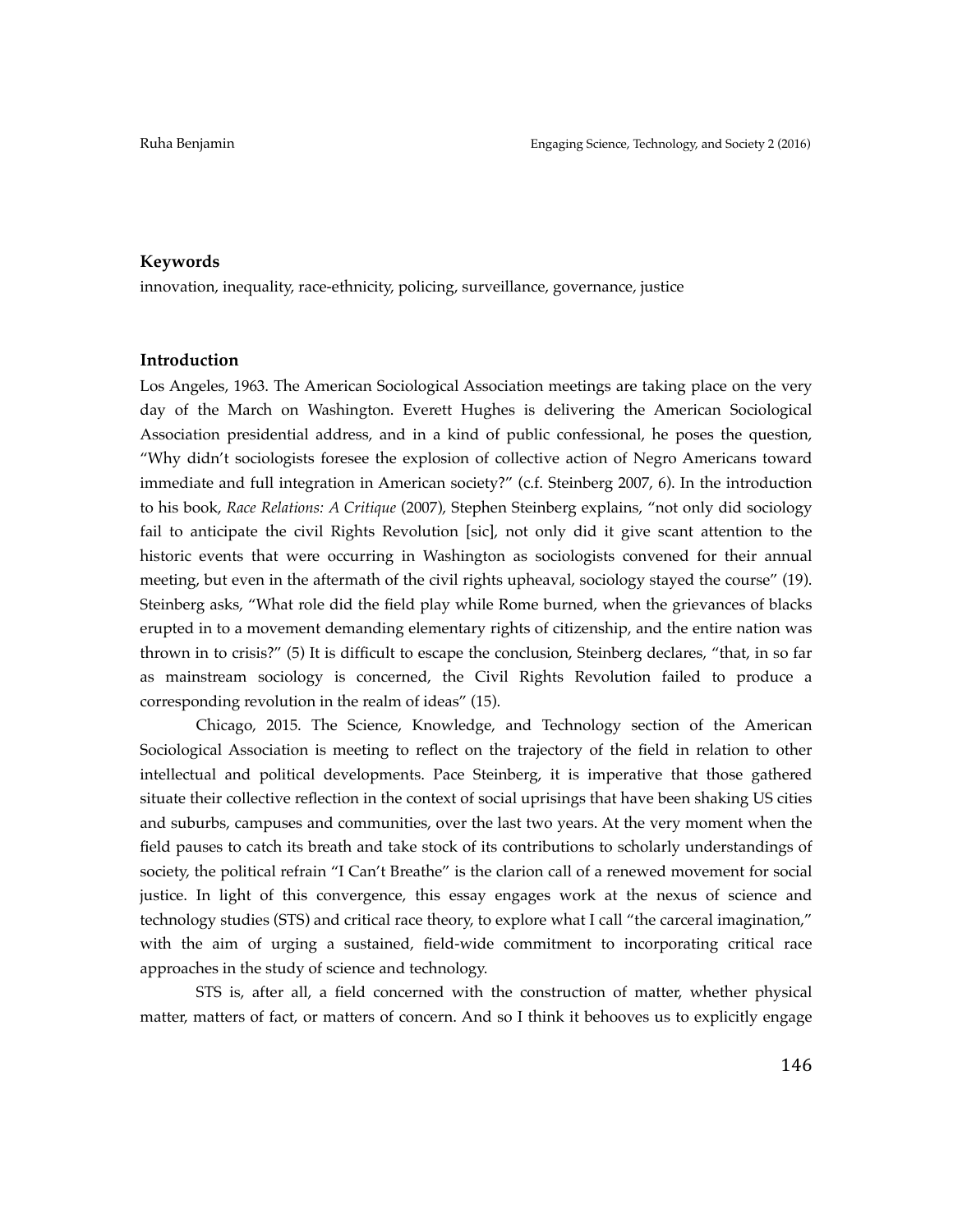the contested terrain of Black Lives *Mattering*. To begin, how might Eric Garner's last words, "I Can't Breathe"––as he was being choked by Officer Daniel Pantaleo––compel us to think about epistemic and political processes together? This is a refrain, after all, echoing throughout the country––from Ferguson, Missouri to Baltimore, Maryland, to Chicago, Illinois––galvanizing protest in the face of police harassment and repression, which itself is a symptom of wider economic and political disenfranchisement. As such, it is a refrain that speaks to less visible forms of suffocation—shaped by structural violence and systemic inequality—in which the slow, preventable deaths of tens of thousands of people are linked, for example, to asthma each year.

Racism and capitalism burrowing under the skin—whether by bullets or environmental toxins—cause premature death: "an estimated 83,570 excess deaths each year could be prevented in the United States if this black-white mortality gap could be eliminated" (Satcher et al 2005). To put it more starkly, "that's the equivalent of a major airliner filled with Black passengers falling out of the sky every single day, every year."<sup>4</sup> And in Garner's murder, in a police officer choking a person with asthma, we witness the convergence of direct and indirect forms of violence that are often already connected. As Anne Pollock argues in an essay about two African American sisters who received double life sentences for armed robbery yielding eleven dollars, "The ethics of the event should not be extricated from an ethics of the uneventful—the routine structural violence of mass incarceration" (Pollock 2015, 253). In the case of these sisters, they were released in 2011 after serving 16 years on the condition that one donate her kidney to the other. The routineness and, as I will argue, *reasonableness* presumed above, is precisely what makes STS so well suited to interrogating the carceral underpinnings of neoliberalism (Wacquant 2010), and the racial logics embedded therein.

Historian Lundy Braun's fantastic book, *Breathing Race into the Machine* examines how "cultural notions of race became embedded in the architecture of an apparently ordinary instrument," the spirometer (a device built to assess lung function), and the widespread implications of this process—from research to clinics to medical school training to insurance claims (Braun 2014). In 1999, for example, the world's largest insulation manufacturer was busily trying to limit disability claims in a class-action lawsuit brought by 15,000 asbestos workers, by drawing upon the long-standing belief among pulmonologists that racial groups differed in the capacity and the function of their lungs. Drawing upon the widely accepted practice of "race correction"—so normalized that there is a button for it, the company made it more difficult for black workers to qualify for workers' compensation. The latter would have to demonstrate worse

<sup>&</sup>lt;sup>4</sup> Unnatural Causes: Is Inequality Making Us Sick? Produced by California Newsreel with Vital Pictures. Accessed 8 Jan 2016: [http://www-tc.pbs.org/unnaturalcauses/assets/resources/in\\_sickness\\_and\\_wealth\\_transcript.pdf](http://www-tc.pbs.org/unnaturalcauses/assets/resources/in_sickness_and_wealth_transcript.pdf).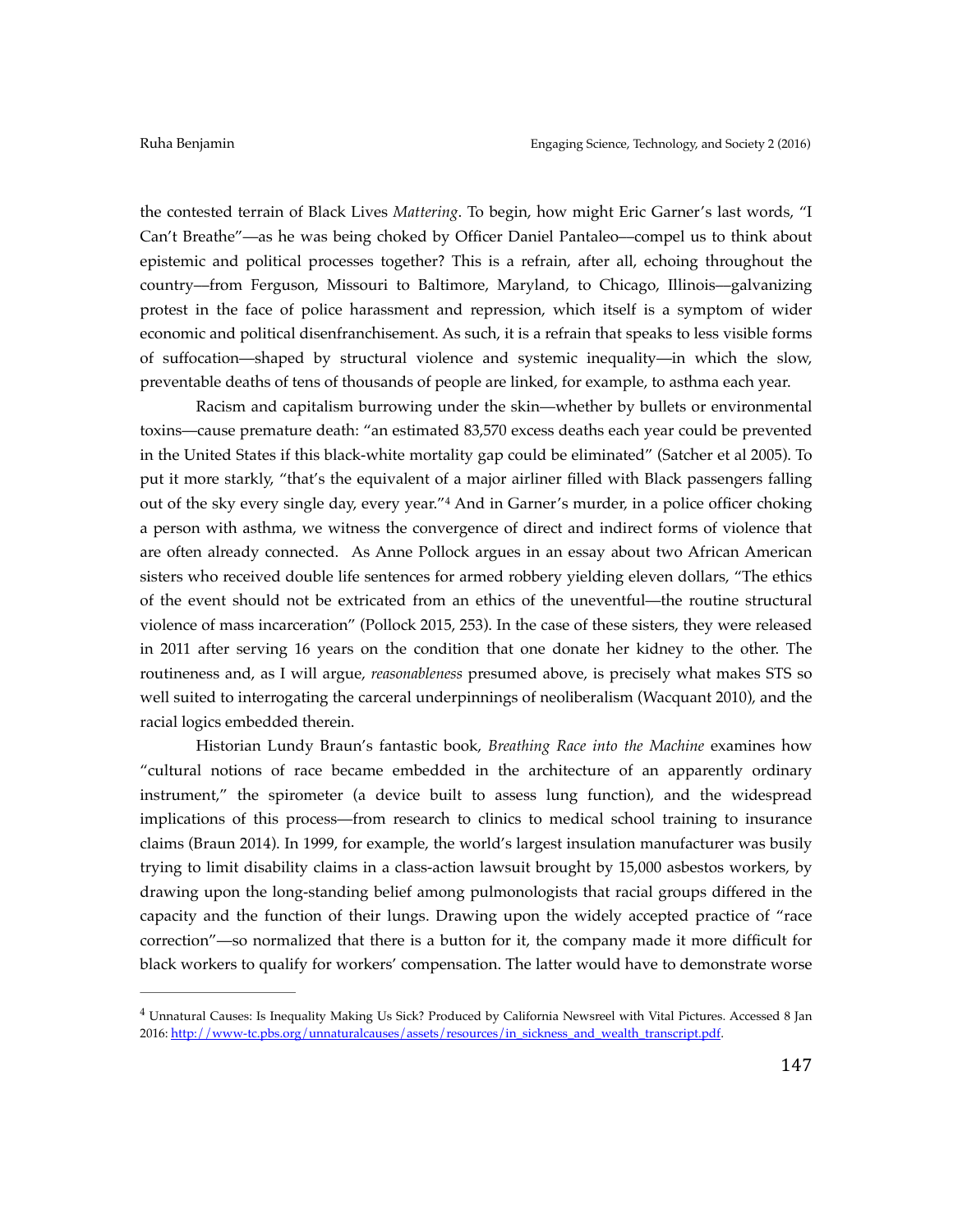lung function and more severe clinical symptoms than those for white workers due to this feature of the spirometer, whose developer, Dr. John Hutchinson, was employed by insurance companies in the mid-1800s to minimize payouts. Such *discriminatory design*, as I call it, normalizes racial hierarchies––not as an ideological aberration from business-as-usual, but as an economic imperative that is built in to the machine.<sup>5</sup> One need not harbor any racial animus to exercise racism in this and so many other contexts; rather, when the default settings have been stipulated, simply doing ones job—clocking in, punching out, turning the machine on and off—is enough to ensure the consistency of white domination over time. Likewise, changing individual sentiment from animus to tolerance, or even affection, will not transform the status quo so long as the underlying design of our socio-technical world is left in place.

Whether it is in the architecture of machines like the spirometer, or in the architecture of legal technologies, STS scholars should train our analytic tools on the different forms of "racial correction" that underwrite a pernicious form of knowledge construction. Consider a recent court decision in the case against one Mr. Henry Davis, who was charged with destruction of property for bleeding on police uniforms *after* officers incorrectly identified him as having an outstanding warrant and then beat him in to submission:

On and/or about the 20th day of Sept. 20, 2009 at or near 222 S. Florissant within the corporate limits of Ferguson, Missouri, the above named defendant did then and there unlawfully commit the offense of "property damage" to wit did transfer blood to the uniform (Daly 2014).

When Davis sued the officers, the judge tossed out the case, saying, "... a reasonable officer could have believed that beating a subdued and compliant Mr. Davis while causing a concussion, scalp lacerations, and bruising with almost no permanent damage, did not violate the Constitution" (Daly 2014). The Judge, in short, "race corrected" our reading of the US Constitution as applicable to the likes of Mr. Davis—a reminder that whatever else we think racism is, it is not simply ignorance, or a *not* knowing. It is also (at the very least) a logic, a reason, a justification, and a way of knowing the world and other human beings that is always violent, routinely deadly, and brilliantly codified in the very thing we would turn to for justice. Until we come to grips with the *reasonableness* of racism, we will continue to look for it on the bloody floors of Charleston churches and the dashboard cameras on Texas highways, and overlook it in the

 $5$  For an elaboration of "discriminatory design", see Benjamin (2015), "From Park Bench to Lab Bench: What kind of future are we designing?" TEDx Baltimore, Accessed 1 June 2016: [https://www.youtube.com/watch?v=\\_8RrX4hjCr0](https://www.youtube.com/watch?v=_8RrX4hjCr0)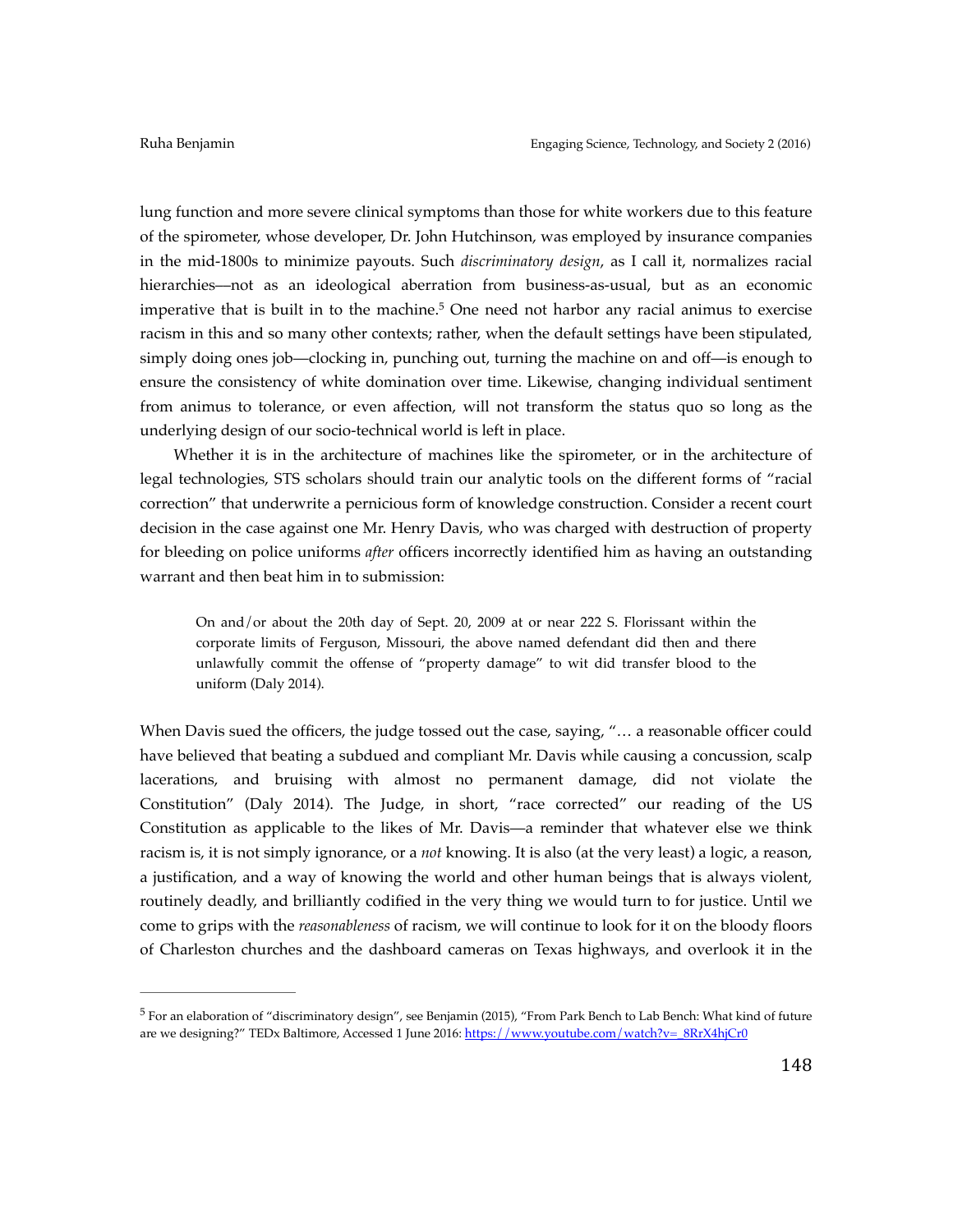smart sounding logics of textbooks, policy statements, court rulings, science journals, and cutting edge technologies (Bliss 2012; Epstein 2007; Fujimura and Rajagopalan 2010; Hatch 2016; Morning 2011; Nelson 2016; Roberts 2012; Shim 2014).

As I have argued elsewhere, we can conceptualize race *itself* as a kind of technology,<sup>6</sup> one that creates parallel social universes and premature death, and which requires routine maintenance and upgrade:

Homemade nooses are upgraded for state-issued firearms. Violent voter intimidation tactics are replaced with voter ID laws. Government-sanctioned redlining is succeeded by predatory lending. Top down eugenic policies give way to reproductive technologies that allow consumers to select "socially desirable" traits. These postracial upgrades appear necessary and even empowering, which is precisely what makes them so effective at exacerbating inequality (Benjamin 2016a).

Technology is not only a metaphor for race, but one of the many conduits by which past forms of inequality are upgraded. For that reason, it is vital that scholars routinely take stock of the conceptual tools we use to understand racial domination.

Visions of development and progress are too often built upon forms of social and political subjugation that require upgrading in the form of novel techniques of classification and control. When scholars set out to study the values, assumptions, and desires that shape science and technology, we must also remain attentive to the racial anxieties and fears that shape the design of technoscience. The era of Big Data, for example, is intertwined with the fabrication of Big Deviance—the unprecedented "explosion of punitive crime policy" (Murakawa 2014: 113).<sup>7</sup> In a recent report on "machine bias," Angwin and colleagues illustrate how computer-generated risk assessment tools are biased against black Americans: "the formula was particularly likely to falsely flag black defendants as future criminals, wrongly labeling them this way at almost twice the rate as white defendants" (2016). This "algorithmic discrimination" is not limited to police work (boyd, Levy, Marwick 2014); rather, the suffocating tentacles of the carceral state embrace

 $6$  See Coleman (2009) for a formulation of "race as technology." But whereas Coleman asks the reader to disconnect race from "the biological and genetic systems that have historically dominated its definition," my approach to race as a technology is concerned with how contemporary technoscientific practices coproduce racial classifications (Reardon 2004), often in the name of "helping" the underserved. Despite the charitable logic and seeming discontinuity with past forms of racial science, analysts must rigorously attend to the normative and political dimensions of technoscience in situ, that is, without knowing in advance all the norms and politics which coproduce such techniques.

As Naomi Murawaka explains in her book *The First Civil Right: How Liberals Built Prison America* (2014), "Even in the 7 context of falling crime rates… lawmakers hardened carceral machinery" (113).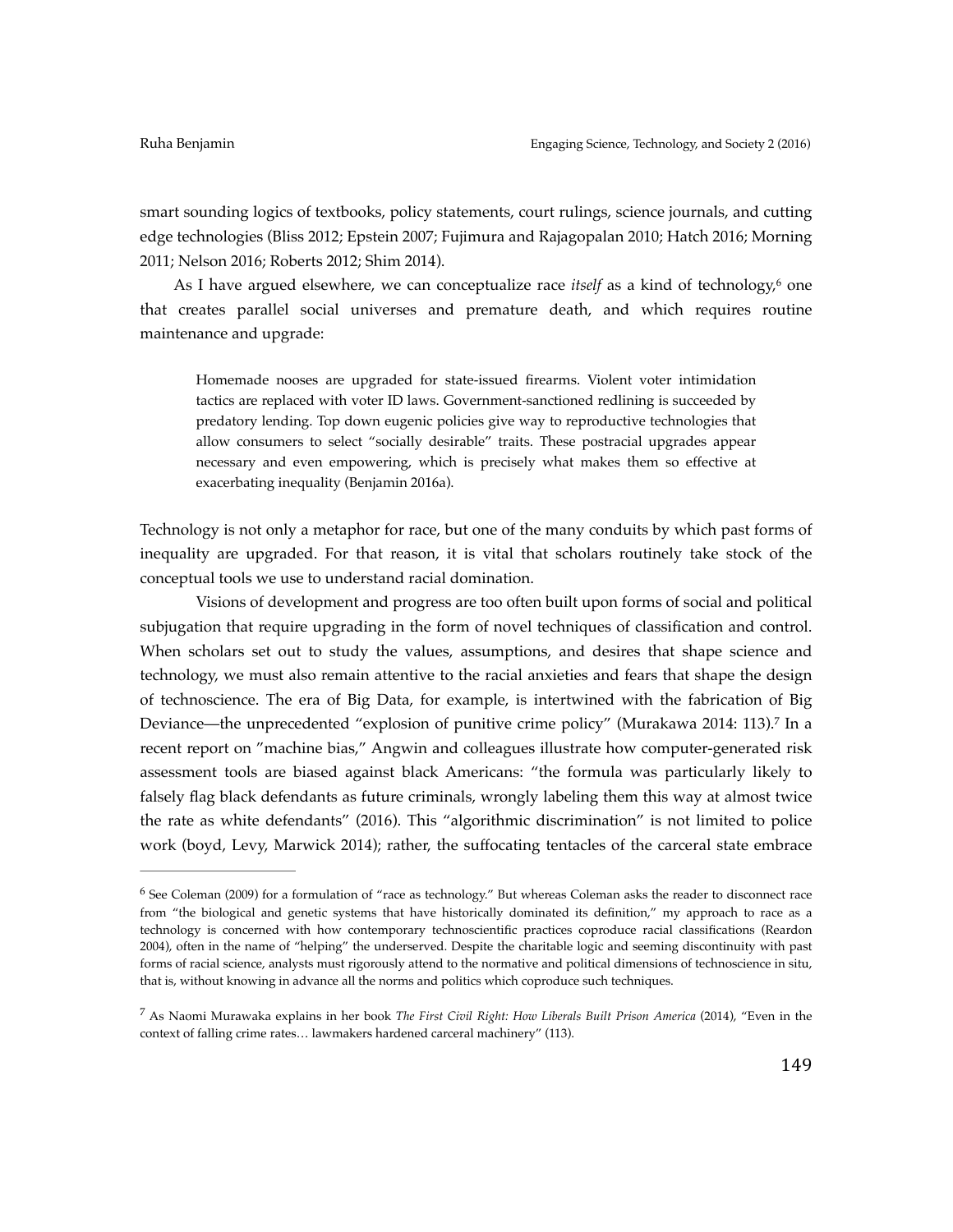schools, hospitals, and other institutions that seek to control poor and racialized people (Perry 2011, Taylor 2016).

In attending to the ongoing crisis of incarceration in the United States, I build upon Jasanoff and Kim's notion of *sociotechnical imaginaries*, or collective imaginations of the future that "encode not only visions of what is attainable through science and technology, but also of how life ought, or ought not, to be lived; in this respect they express a society's shared understandings of good and evil" (Jasanoff and Kim 2015, 4). As Jasanoff and Kim rightly note, competing imaginaries can very well coexist; in racialized societies in which representations of (white) good and (black) evil come conveniently color-coded in a range of cultural artifacts from children's cartoons to religious iconography, it is not simply that competing imaginaries exist. Rather, black people routinely are either degraded in popular representations of progress or completely written out of futuristic visions (Nelson 2002), a kind of temporal penitentiary in which oppressed people are locked in to a dystopic present.

In moving forward, several features of carceral imaginaries are worth highlighting as a basis for ongoing research. This conceptual lens is not only applicable to those processes that are directly tied to prisons and police; rather, I propose an expansive understanding of containment that trains scholarly attention to the underside of technoscientific development—*who and what are fixed in place*—classified, corralled, and/or coerced, to enable innovation? In the postracial era, subjugation is hardly ever the explicit objective of science and technology; instead, noble aims such as "health" and "safety" serve as a kind of moral prophylaxis for newfangled forms of classification and control. For example, medical hot spotting is a practice that started in Camden, New Jersey, in 2007, which "uses Geographic Information Systems (GIS) technologies and spatial profiling to identify populations that are medically vulnerable ('health care's costliest 1%') in order to provide preemptive care at home and lower hospital admissions and health care costs" (Krupar and Ehlers 2015, 4). In the process, those targeted "are often classified as 'socially disintegrated,' as dependent, and as unable to self-care" (4). The purported aim of medical hot spotting, to "help the underserved" reproduces the very forms of classificatory stigma that restrict people's life chances in the first place.<sup>8</sup> And racialized populations are not the only ones who are routinely "fixed" (purportedly helped and held in place) by the benevolent aims of

 $8$  For further elaboration on medical hot spotting, see also Krupar and Ehlers (2017)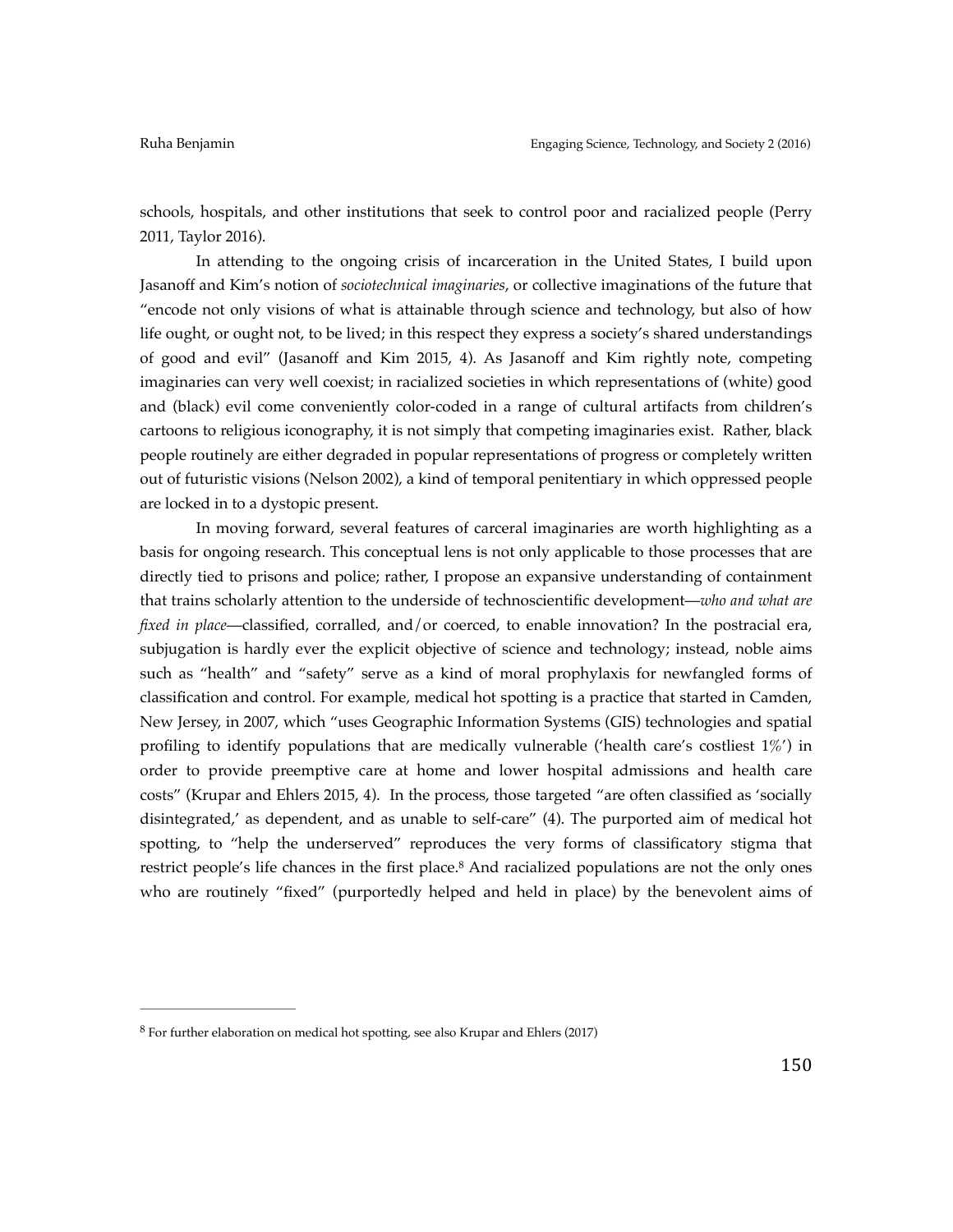technoscience.<sup>9</sup> Recent advances in human genetic engineering, for example, are hardening ableist definitions of "lives worth living" with the potential to stifle disability justice approaches to biotechnology (Benjamin 2016b).

A critical race STS agenda builds upon feminist, postcolonial, and critical disability approaches, which in turn would benefit from greater consideration of how carceral imaginaries seek to contain individual bodies *and* collective visions of the future. This leads to a final point: despite the overwhelming diffusion of ideas and institutional practices that seek to limit the freedoms of dispossessed groups well beyond the prison walls, subjugation necessarily produces a range of responses. For example, individuals who have had any type of contact with the carceral system, even those who have only been stopped but not charged for a crime, avoid surveilling institutions such as schools, banks, places of employment, and hospitals, even in cases where they require medical attention (Brayne 2014). So as scholars examine the development and deployment of carceral imaginaries, we must remain attentive to the many forms of subversion and resistance that also take shape, along with the sometimes-deleterious byproducts of those responses. In her book *Dark Matters: On the Surveillance of Blackness,* sociologist Simone Browne elucidates the idea of a *critical biometric consciousness*, which is an understanding of biometric technology as, first and foremost, a human technology "where the ownership and access to one's own body data and other intellectual property must be understood as a right" (Browne 2015, 86). Here, thinking in relation to expansions of the carceral, I propose we consider how an *abolitionist consciousness* is a way of conceptualizing efforts to exercise freedom and agency with and against sciences and technologies.

Returning to Everett Hughes standing before the members of the American Sociological Association in 1963, and his dismay that sociologists seemed so removed from the mounting social crisis, let us not inherit the blurred spectacles of the past. Instead, it is possible to build upon existing work at the nexus of STS and the carceral, sharpening our analytic tools with the assistance of critical race approaches to science and technology. Browne (2015) for example, puts questions at the heart of surveillance studies into conversation "with the enduring archive of transatlantic slavery and its afterlife" (11). Building upon so-called "new surveillance studies" that seek to shift analysis from maximum-security prisons to a more pervasive maximumsecurity society (13), Browne notes that "surveillance is nothing new to black folks"; from slave

<sup>&</sup>lt;sup>9</sup> See Pollock, Anne (2012), for an elaboration of the multiple valences of "fixed" in the context of black heart failure: "by rendering race identifiably stable, by focusing attention upon it, and by promising easy repair. […] One aspect of this process is that race is a difference that is imagined to be fixed enough for action, but that is at the same time potentially able to be medically mitigated" (174).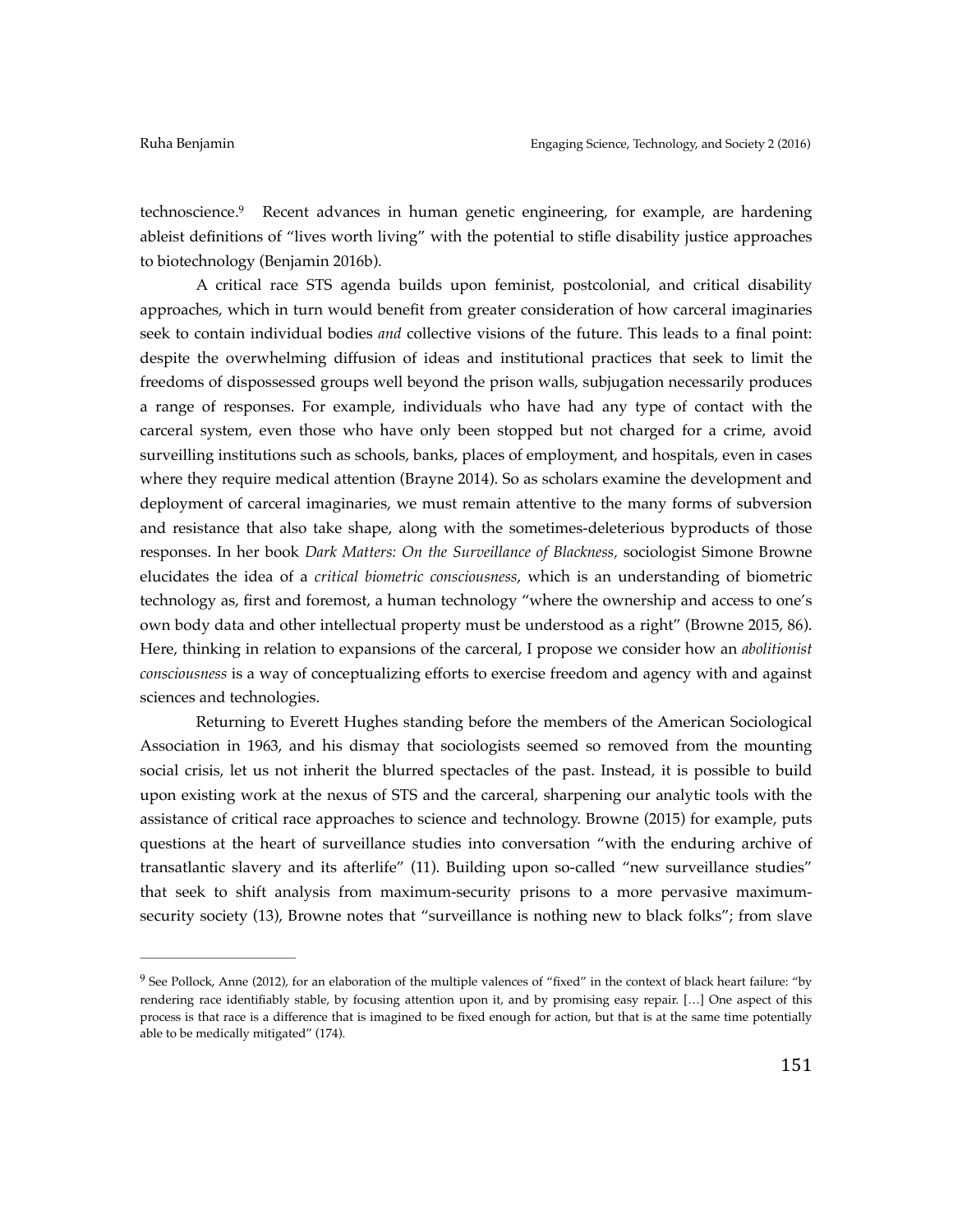ships and slave patrols to airport security checkpoints and stop-and-frisk policing practices, she points to the "facticity of surveillance in black life" (7):

[R]ather than seeing surveillance as something inaugurated by new technologies… to see it as ongoing is to insist that we factor in how racism and antiblackness undergird and sustain the intersecting surveillances of our present order (Browne 2015, 8-9).

Browne's work, in turn, builds upon the Fanonian notion of "epidermilization," or "the imposition of race on the body" (7), by theorizing what Browne terms "digital epidermilization*."* This is "what happens when certain bodies are rendered as digitized code" (109) through such techniques as "facial recognition, iris and retinal scans, hand geometry, fingerprint templates, vascular patterns, gait and other kinesthetic recognition, and increasingly, DNA" (109). All of these ultimately treat the body *as evidence* that trumps individuals' accounts of who they are and whether and where they belong. The use of DNA tests to vet tribal membership in the US, for example, has caused individuals to be dis-enrolled despite their longstanding association with the tribe, and so technoscience has the potential to displace the socio-cultural underpinnings of indigenous identity and also undermine political sovereignty (TallBear 2013).

Sociologist Oliver Rollins' work examines how the neurosciences are used to understand crime and violent behavior, with a focus on the reactions, rebuttals, and methodological steps taken by bio-criminologists to address critiques of their field (Rollins 2014). He builds upon the work of Troy Duster (2006), Nikolas Rose (2000), Aaron Panofsky (2014), and Joe Dumit (2004) as well as the biomedicalization literature pioneered by Adele Clarke and colleagues (Clarke et al. 2010). Whether it has to do with the ways in which the "new" bio-criminology is transforming how we think about and manage "risk"; or the ongoing production and cultural value of visual technologies and the making of neuro-identities in and outside the courtroom, this body of work is vital to our understanding of what we might term "bio-criminalization." This is a world in which statisticians like Richard Berk (University of Pennsylvania) have designed "crime prediction software to help anticipate when people on probation or parole, are most likely to commit murder or be murdered" (Johnson 2011). This is the pre-emptive carceral imagination popularized in films like "Minority Report" that is slowly being rolled out under the cover of mitigating risk.

Finally, moving beyond the US context, Richard Tutton and colleagues examine how biotechnologies are put to use in UK border surveillance, specifically aimed at African asylum seekers (Tutton et al. 2014). If, over the course of a standard interview, a border agency official grows suspicious of an applicant's story, s/he can request samples of saliva, nails, and hair to test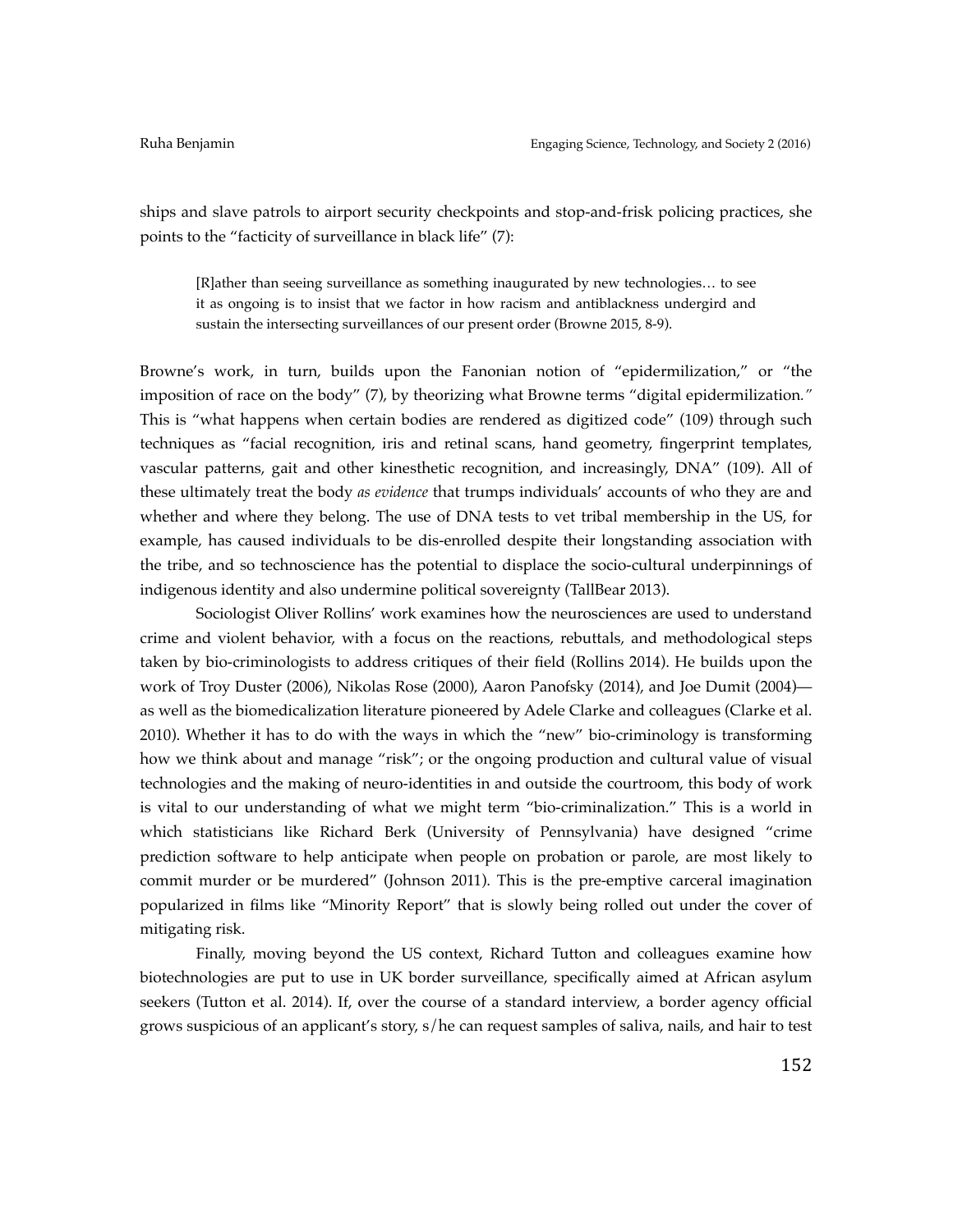for "nationality swapping," using isotope analyses and genetic ancestry tests. And although the Human Provenance Pilot Program was eventually put on hold, the allure of objectivity that such tests offer in the face of popular xenophobia throughout the world suggests that many more such biotechnical fixes for social crises are in the pipeline.10

Taken together, this body of scholarship applies STS sensibilities to carceral practices, and responds to Laura Mamo and Jennifer Fishman's reminder that, "STS has engaged justice as a matter of concern, but must go further to examine justice frameworks more explicitly and to participate in efforts that seek justice in ways that are associated with, yet distinct from, the study of ethics." Likewise, I encourage scholars of race-ethnicity to take up STS insights in advancing knowledge about the remarkable durability and dexterity of racial ideologies and practices. After all, social inequality is legitimized by cultural mythologies about human difference—stories that are made to matter through science, technology, and biomedicine, and which implicate race within a complex intersectional web of classifications that include class, gender, sexuality, disability, and citizenship among other axes of domination (Collins 2000). Whether in the context of race-based pharmaceuticals, genetic ancestry tests, designer babies, or police databases, sociopolitical categories are reproduced and reconstituted through techno-scientific practices that act on, with, and against human bodies. It is my hope that as the field catches its collective breath we continue to foster scholarship that is not only *about* racialized processes, but also applies a critical race STS lens to all those aspects of social life that are currently suffocated by carceral logics. In that way we would contribute to "a revolution in the realm of ideas" in and outside the academy.

# **Acknowledgements**

My deepest thanks to Steven Epstein, Daniel Lee Kleinman, Katie Vann, and an anonymous reviewer for providing valuable feedback that helped me to hone the ideas presented in this essay. I would also like to acknowledge the Princeton University Department of African American Studies and University of Witwatersrand Centre for Indian Studies in Africa (CISA) for ongoing institutional support.

 $10$  In 2009 the UK Border Agency began the Human Provenance Pilot Project with the aim of using genetic ancestry tests and isotope analysis to vet asylum claims. Alec Jeffreys, one of the pioneers of human DNA fingerprinting, wrote that "The Borders Agency is clearly making huge and unwarranted assumptions about population structure in Africa; the extensive research needed to determine population structure and the ability or otherwise of DNA to pinpoint ethnic origin in this region simply has not been done. Even if it did work (which I doubt), assigning a person to a population does not establish nationality - people move! The whole proposal is naive and scientifically flawed" (Travis 2009).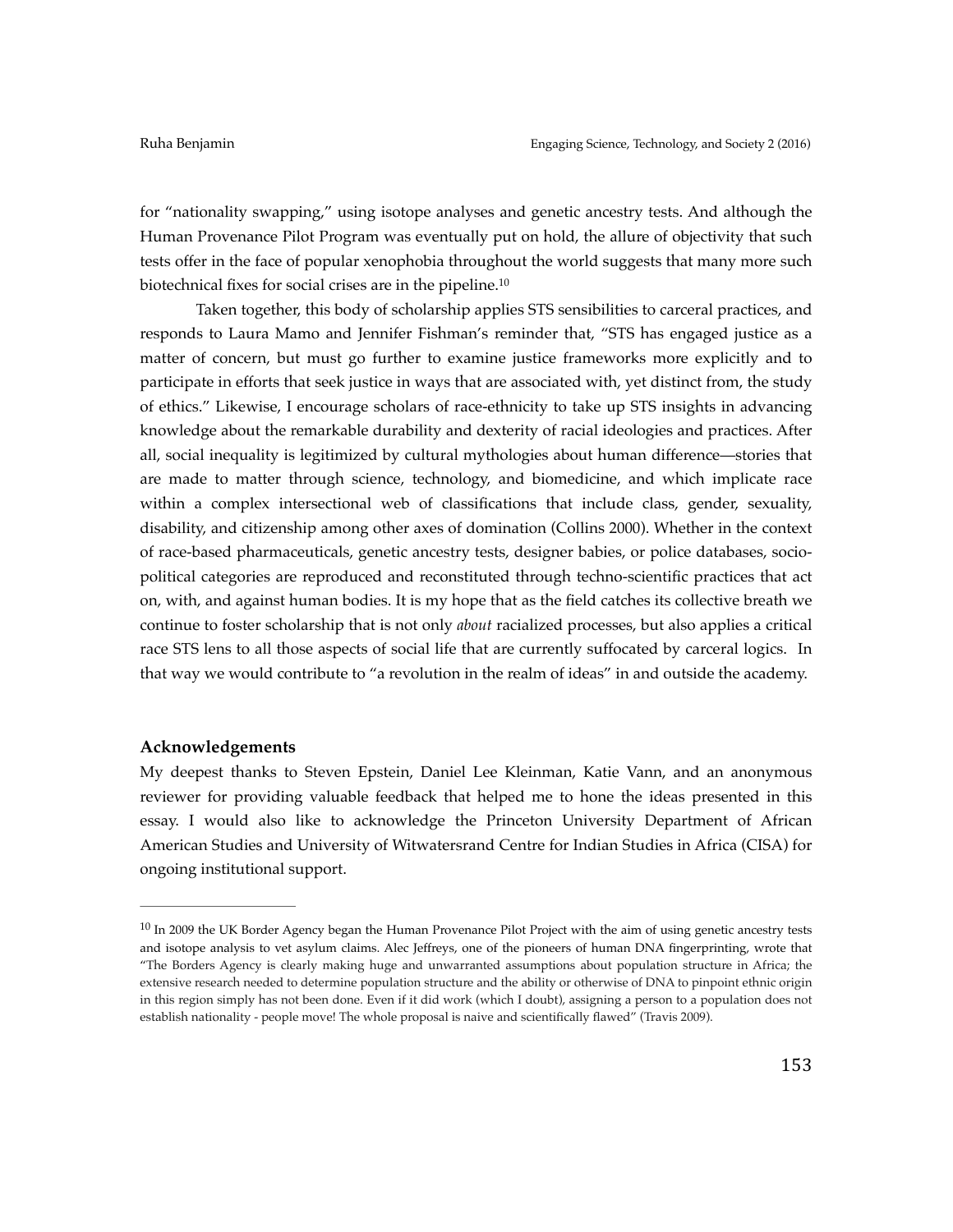# **References**

- Angwin, J., J. Larson, S. Mattu and L. Kirchner. 2016. "Machine Bias." *ProPublica* May 23, 2016. [Accessed 23 May 2016: https://www.propublica.org/article/machine-bias-risk](https://www.propublica.org/article/machine-bias-risk-assessments-in-criminal-sentencing)assessments-in-criminal-sentencing
- Benjamin, R. 2015. "From Park Bench to Lab Bench: What kind of future are we designing?" *TEDx Baltimore*, Accessed 1 June 2016: [https://www.youtube.com/watch?v=\\_8RrX4hjCr0](https://www.youtube.com/watch?v=_8RrX4hjCr0)
- Benjamin, R. 2016a. "Innovating Inequity. If Race is a Technology, Postracialism is the Genius Bar." *Racial and Ethnic Studies*. In-press.
- Benjamin, R. 2016b. "Interrogating Equity: A Disability Justice Approach to Human Gene Editing." *Issues in Science and Technology* 32 (3): 51-54.
- Bliss, C. 2012. *Race Decoded: The Genomic Fight for Social Justice*. Palo Alto, CA: Stanford University Press.
- boyd, d., K. Levy, and A. Marwick. 2014. "The Networked Nature of Algorithmic Discrimination." In *Data & Discrimination: Collected Essays,* edited by S. Peña Gangadharan and V. Eubanks, pp. 53-57. New America: Open Technology Institute. Accessed 18 June, 2016: <http://www.danah.org/papers/2014/DataDiscrimination.pdf>
- Braun, L. 2014. *Breathing Race into the Machine: The surprising career of the spirometer from plantation to genetics*. Minneapolis: University of Minnesota Press.
- Brayne, S. 2014. Surveillance and System Avoidance: Criminal Justice Contact and Institutional Attachment. *American Sociological Review* 79(3): 367-391.
- Browne, S. 2015. *Dark Matters: On the Surveillance of Blackness*. Durham, NC: Duke University Press.
- Clarke, A., L. Mamo, J. R. Fosket, J. R. Fishman, and J. K. Shim. 2010*. Biomedicalization: Technoscience, Health, and Illness in the U.S*. Durham, NC: Duke University Press.
- Collins, P. H. 2000. *Black Feminist Thought: Knowledge, Consciousness, and the Politics of Empowerment*. New York, NY: Routledge.
- Daly, M. 2014. "The Day Ferguson Cops Were Caught in a Bloody Lie." *The Daily Beast,* August [15, 2014. Accessed 6 June 2016: http://www.thedailybeast.com/articles/2014/08/15/the](http://www.thedailybeast.com/articles/2014/08/15/the-day-ferguson-cops-were-caught-in-a-bloody-lie.html)day-ferguson-cops-were-caught-in-a-bloody-lie.html.
- Droi[t, R.-P. 1975. "Michel Foucault, on the Role of Prisons." Accessed 8 Jan 2015: https://](https://www.nytimes.com/books/00/12/17/specials/foucault-prisons.html) www.nytimes.com/books/00/12/17/specials/foucault-prisons.html.
- Dumit, J. 2004. *Picturing Personhood. Brain Scans and Biomedical Identity (in Formation)*. Princeton, NJ: Princeton University Press.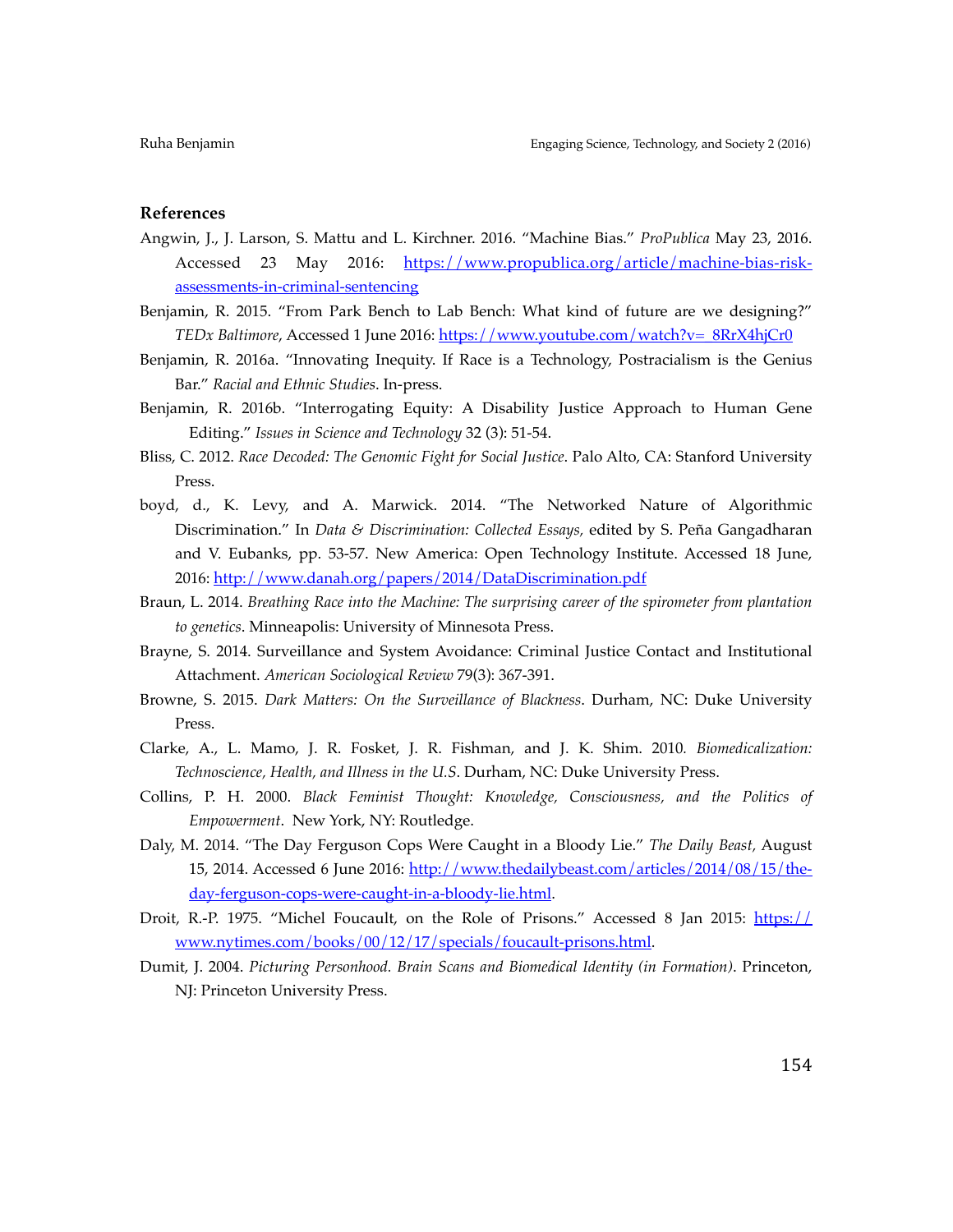- Duster, T. 2006. "The molecular reinscription of race: Unanticipated issues in biotechnology and forensic science." *Patterns of Prejudice* 40 (4-5): 427-441.
- Epstein, S. 2007. *Inclusion: The Politics of Difference in Medical Research*. Chicago, IL: University of Chicago Press.
- Foucault, M. 1995. *Discipline and Punish: The Birth of the Prison*. Vintage Books.
- Fujimura, J. H. and R. Rajagopalan. 2010. "Different Differences: The use of 'genetic ancestry' versus race in biomedical human genetic research." *Social Studies of Science* 41(1): 5-30.
- Hatch, A. 2016. *Blood Sugar: Racial Pharmacology and Food Justice in Black America*. Minneapolis: University of Minnesota Press.
- Jasanoff, S. and S.-H. Kim. 2015. *Dreamscapes of Modernity: Sociotechnical Imaginaries and the Fabrication of Power*. Chicago, IL: University of Chicago Press.
- John[son, G. 2011. "Q&A with Richard A. Berk." Accessed 8 Jan 2016: http://www.upenn.edu/](http://www.upenn.edu/pennnews/current/2011-12-15/interviews/qa-richard-berk) pennnews/current/2011-12-15/interviews/qa-richard-berk.
- Krupar, S. and N. Ehlers. 2015. "Target: Biomedicine and Racialized Geo-body-politics" *Occasion*  8, Special Issue "Race, Space, Scale," edited by. W. Cheng and R. Shabazz, Accessed 1 June, [2016: http://arcade.stanford.edu/sites/default/files/article\\_pdfs/Occasion\\_v08\\_Krupar-](http://arcade.stanford.edu/sites/default/files/article_pdfs/Occasion_v08_Krupar-Ehlers_final.pdf)Ehlers\_final.pdf
- Krupar, S. and N. Ehlers. 2017. "'When Treating Patients Like Criminals Makes Sense': Medical Hot Spotting, Race, and Debt." *Living In the Red: The American Health-care System and Racebased Medicine*, edited by N. Ehlers and L. Hinkson. Minnesota, MN and London: University of Minnesota Press.
- Mamo, L. and J. Fishman. 2013. "Why Justice?: Introduction to the Special Issue on Entanglements of Science, Ethics, and Justice." *Science, Technology, and Human Values* 38(2): 159-175.
- Morning, A. 2011. *The Nature of Race: How Scientists Think and Teach and Human Difference*. Berkeley, CA: University of California Press.
- Murakawa, N. 2015. *The First Civil Right: How Liberals Built Prison America*. Oxford UK: Oxford University Press.

Nelson, A. 2002. "Introduction." *Afrofuturism: A special issue of Social Text* 20(2 71):

1-15.

- Nelson, A. 2016. *Social Life of DNA: Race, Reparations, and Reconciliation After the Genome*. New York: Beacon Press.
- Panofsky, A. 2014. *Misbehaving Science: Controversy and the Development of Behavior Genetics*. Chicago, IL: University of Chicago Press.